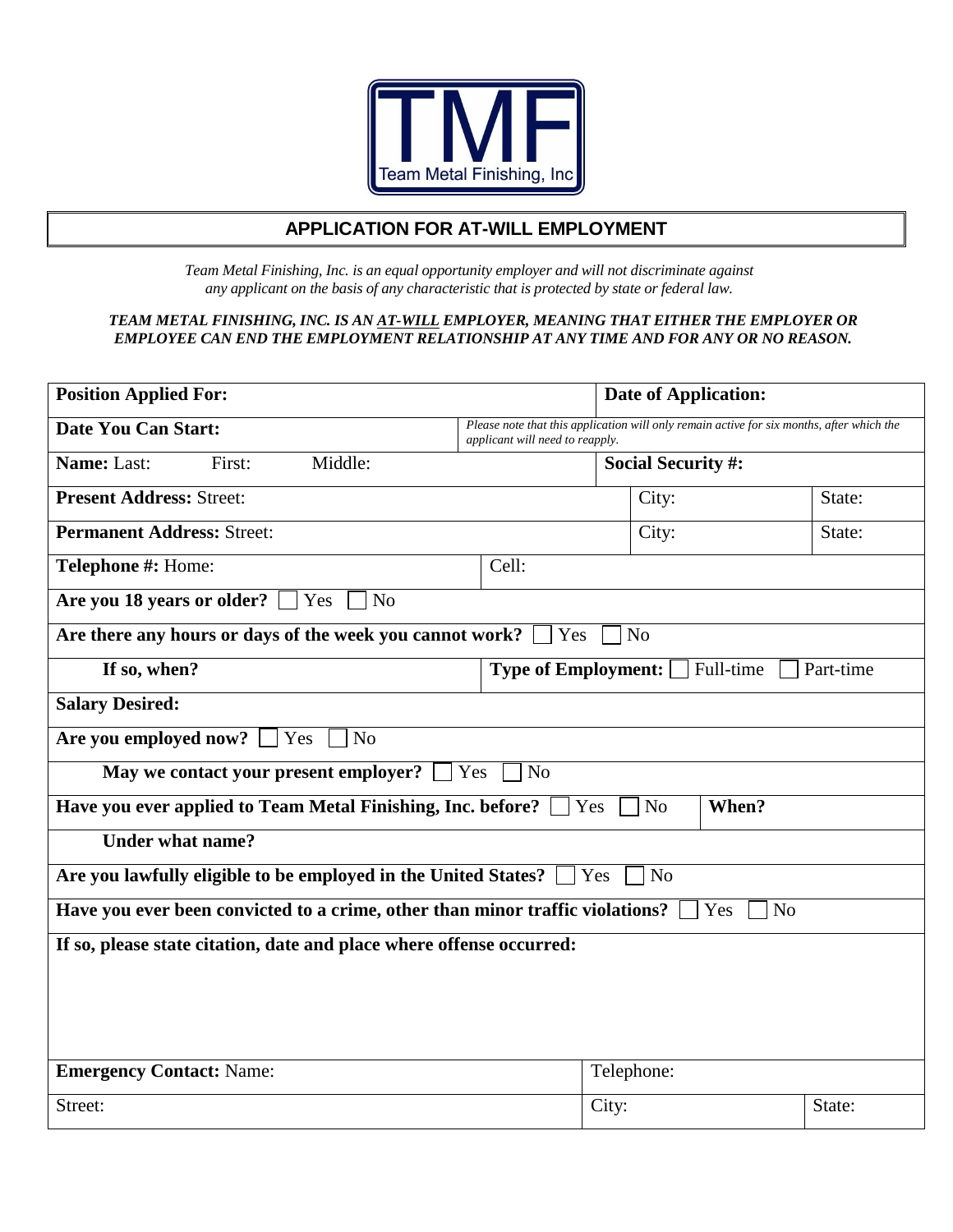## **EDUCATION:**

|             | <b>NAME AND ADDRESS OF SCHOOL</b> | NO. OF<br><b>YEARS</b><br><b>ATTENDED</b> | <b>DID YOU</b><br><b>GRADUATE?</b> | <b>SUBJECT/</b><br><b>MAJOR</b> |
|-------------|-----------------------------------|-------------------------------------------|------------------------------------|---------------------------------|
| High        |                                   |                                           | Yes                                |                                 |
| School      |                                   |                                           | N <sub>o</sub>                     |                                 |
| College     |                                   |                                           | Yes                                |                                 |
|             |                                   |                                           | N <sub>o</sub>                     |                                 |
| Specialized |                                   |                                           | Yes                                |                                 |
| Training    |                                   |                                           | N <sub>o</sub>                     |                                 |

## **CURRENT AND FORMER EMPLOYERS:** (Most Recent One First)

| <b>DATE</b><br><b>MONTH/</b><br><b>YEAR</b> | <b>NAME, ADDRESS &amp;</b><br><b>TELEPHONE NO. OF</b><br><b>EMPLOYER</b> | <b>SALARY:</b><br><b>STARTING/</b><br><b>ENDING</b> | <b>LAST POSITION</b><br><b>HELD</b><br><b>RESPONSIBILITIES</b> | <b>REASON FOR LEAVING</b> |
|---------------------------------------------|--------------------------------------------------------------------------|-----------------------------------------------------|----------------------------------------------------------------|---------------------------|
| From:                                       |                                                                          |                                                     |                                                                |                           |
| To:                                         |                                                                          |                                                     |                                                                |                           |
| From:                                       |                                                                          |                                                     |                                                                |                           |
| To:                                         |                                                                          |                                                     |                                                                |                           |
| From:                                       |                                                                          |                                                     |                                                                |                           |
| To:                                         |                                                                          |                                                     |                                                                |                           |
| From:                                       |                                                                          |                                                     |                                                                |                           |
| To:                                         |                                                                          |                                                     |                                                                |                           |

## **REFERENCES:** Three Individuals Not Related To You, Whom You Have Known For At Least One Year.

| <b>NAME</b> | <b>ADDRESS &amp; TELEPHONE</b> | <b>RELATIONSHIP</b> | <b>YEARS</b><br><b>ACQUAINTED</b> |
|-------------|--------------------------------|---------------------|-----------------------------------|
|             |                                |                     |                                   |
|             |                                |                     |                                   |
|             |                                |                     |                                   |

**Please provide any additional information such as special skills, training, management experience, equipment operation, or qualifications you feel will be helpful to us in considering your application:**